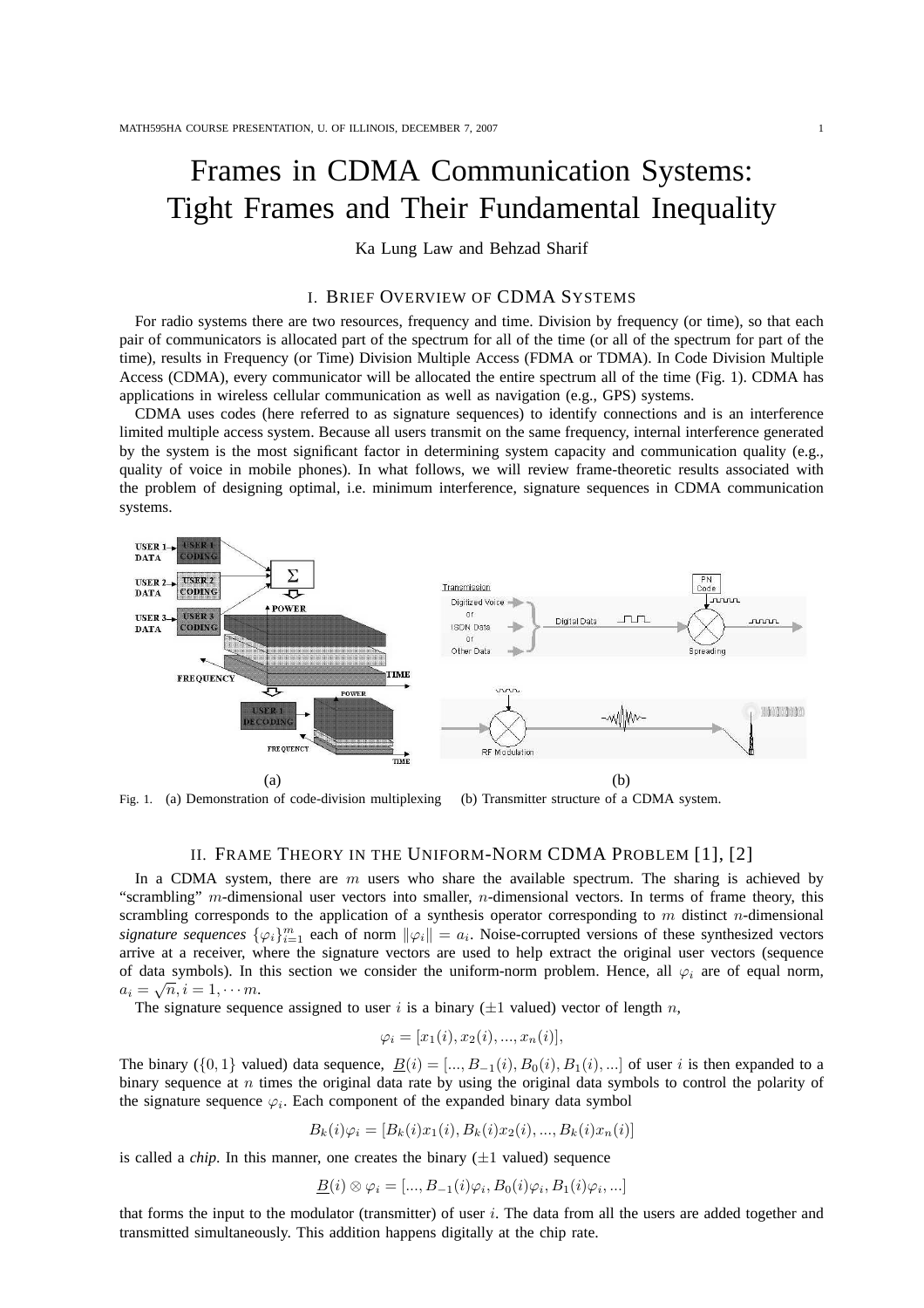*Example.*

| Step | User<br>Encode                                                              | Encode<br>: User                                                              |
|------|-----------------------------------------------------------------------------|-------------------------------------------------------------------------------|
| ᅩ    | $A_1 = (1, 0, 1, 1) \Rightarrow B_1 = (1, -1, 1, 1)$<br>$=$<br>$\varphi_1$  | $\downarrow \varphi_2 = (1,1), d_2 = (0,0,1,1) \Rightarrow B_2 = (-1,-1,1,1)$ |
| -    | $\overline{\phantom{0}}$<br>$\overline{\phantom{a}}$<br>$e_1 =$<br><b>.</b> | (1,1)<br>$e_2 =$<br>$\qquad \qquad \overline{\qquad \qquad }$                 |

Because both signals are transmitted at the same time into the air, they add to produce the raw signal:  $r = e_1 + e_2 = ((1-1), (-1, 1), (1, -1), (1, -1)) + ((-1, -1), (-1, -1), (1, 1), (1, 1)) = ((0, -2), (-2, 0), (2, 0), (2, 0))$ 

| <b>Step</b> | Decode User 1                                                 | Decode User 2                                                |
|-------------|---------------------------------------------------------------|--------------------------------------------------------------|
|             | $\varphi_1 = (1, -1), r = ((0, -2), (-2, 0), (2, 0), (2, 0))$ | $\varphi_2 = (1, 1), r = ((0, -2), (-2, 0), (2, 0), (2, 0))$ |
|             | $S_1 = ((0,-2), (-2,0), (2,0), (2,0))$ . $(1,-1)$             | $S_2 = ((0,-2), (-2,0), (2,0), (2,0))$ . $(1,1)$             |
|             | $S_1 = ((0 + 2), (-2 + 0), (2 + 0), (2 + 0))$                 | $S_2 = ((0-2), (-2+0), (2+0), (2+0))$                        |
|             | $S_1 = (2, -2, 2, 2) \Rightarrow d_1 = (1, 0, 1, 1)$          | $S_2 = (-2, -2, 2, 2) \Rightarrow d_2 = (0, 0, 1, 1)$        |

With the usual assumption of additive white Gaussian noise, this implies that the received (demodulated) signal for the  $k$ -th data symbol interval can be written as the *n*-chip sequence

$$
r_k = \sum_{j=1}^{m} B_k(j)\varphi_j + \eta_k \tag{1}
$$

where the *n*-chip noise sequence  $\eta_k = [\eta_{k1}, \eta_{k2}, ..., \eta_{kn}]$ , is vector of random variables, each with mean 0 and variance  $1/g$ , where g is the signal-to-noise ratio.

In the CDMA receiver, the sequence  $r_k$  is further processed separately for each user. For user i, the inner product of its signature sequence  $\varphi_i$  with  $r_k$  provides the "detection statistic  $S_k(i)$ , i.e.,

$$
S_k(i) = \langle r_k, \varphi_i \rangle = \sum_{l=1}^n r_{kl} x_l(i)
$$

where  $r_k = [r_{k1}, r_{k2}, ..., r_{kn}]$ . With the help of (1) and the fact that

$$
\langle \varphi_j, \varphi_j \rangle = n \tag{2}
$$

for all  $j$ , the data symbol detection statistic for user  $i$  becomes

$$
S_k(i) = nB_k(i) + \sum_{j=1, j \neq i}^{m} B_k(j) \langle \varphi_j, \varphi_i \rangle + h_k \tag{3}
$$

where

$$
h_k(i) = \langle \eta_k, \varphi_i \rangle = \sum_{l=1}^n \eta_{kl} x_l(i)
$$

is a Gaussian random variable with mean 0 and variance  $n/q$  that is independent of the data symbols. Because the data symbols of the  $m$  users are themselves statistically independent and each has mean  $0$  and variance  $1$ , the sum

$$
\zeta_k(i) = \sum_{j=1, j \neq i}^m B_k(j) \langle \varphi_j, \varphi_i \rangle
$$

in  $(3)$ , which represents the *interuser interference* experienced by user  $i$ , has mean  $0$  and variance

$$
\sigma_i^2 = \sum_{j=1, j \neq i}^m |\langle \varphi_j, \varphi_i \rangle|^2 = \sum_{j=1}^m |\langle \varphi_j, \varphi_i \rangle|^2 - n^2 \quad \text{by (2)}
$$

leading to the total interuser interference:  $\sigma_{tot}^2 = \sum_{i,j=1}^m |\langle \varphi_j, \varphi_i \rangle|^2 - mn^2$ 

**Definition 1:** Consider the Cartesian product  $S(\{a_i\}_{i=1}^m) = S(a_1) \times \cdots \times S(a_m)$  where  $S(a_i) = \{\varphi \in \mathbb{H}^n :$  $\|\varphi\| = a_i$ . For any  $\{\varphi_m\} \in S(\{a_i\}_{i=1}^m)$ , the frame potential is defined as

$$
FP(\{\varphi_i\}_{i=1}^m) = \sum_{i,j=1}^m |\langle \varphi_j, \varphi_i \rangle|^2.
$$

From the Def. 1 (with all  $a_i$ 's equal to  $\sqrt{n}$ ), it follows that:  $\sigma_{tot}^2 = FP(\{\varphi_i\}_{i=1}^m) - mn^2$ .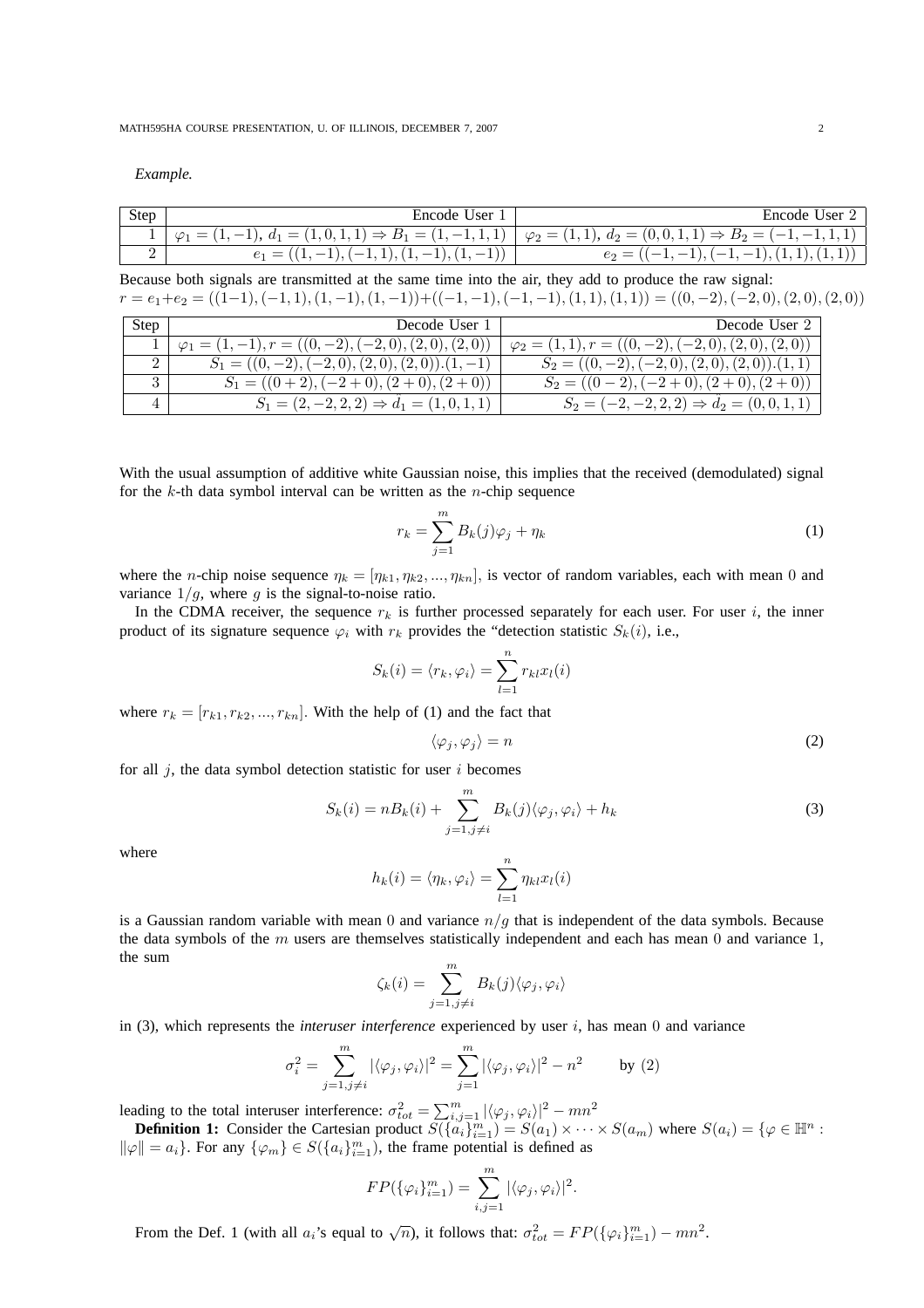The goal is to minimize the total interference. It should be clear that no interference is possible if and only if all  $\varphi_i$  are orthogonal, and in turn, this is possible only if  $m \leq n$ , or, when  $\varphi_i$  either form an orthogonal set or an orthonormal basis. When  $m > n$ ,  $FP - mn^2 \ge FP - m^2n$ . The result, which is known as the Welch bound within the engineering community (due to L.R. Welch in 1974), is

$$
\sum_{i,j=1}^{m} |\langle \varphi_j, \varphi_i \rangle|^2 \ge mn^2
$$

with equality if and only if the  $m \times n$  matrix  $\Phi^*$  whose rows are  $\varphi_i^*$ , has orthogonal columns of norm  $\sqrt{n}$ . If we normalize each  $\varphi_i$ 's to be unit norm, this is equivalent to the following theorem by Bendetto and Fickus [3].

**Theorem 1:** Given  $\Phi = {\varphi_i}_{i=1}^m$ , with  $\varphi_i \in \mathbb{H}^n$ , consider the frame potential. Then,

- Every local minimizer of the frame potential is also a global minimizer.
- If  $m \leq n$ , the minimum value of the frame potential is  $FP(\{\varphi_i\}_{i=1}^m) = n$ , and the minimizers are precisely the orthonormal sequences in  $\mathbb{R}^n$ .
- If  $m \ge n$ , the minimum value of the frame potential is  $FP(\{\varphi_i\}_{i=1}^m) = m^2n$ , and the minimizers are precisely the unit norm tight frames for  $\mathbb{R}^n$ .

Therefore, the solution to the uniform-norm CDMA problem (minimizer of total interuser interference) are equal-norm tight frames.

#### III. FUNDAMENTAL TIGHT FRAME INEQUALITY AND NONUNIFORM-NORM CDMA [4]

Consider the following question: Given positive integers  $m$  and  $n$ , for what sequences of positive numbers  ${a_i}_{i=1}^m$  do there exist tight frames  ${\varphi_i}_{i=1}^m$  for  $\mathbb{H}^n$ , such that  $\|\varphi_i\| = a_i$  for all i?

The following result provides a necessary condition upon the norms  $\{a_i\}_{i=1}^m$ .

**Proposition 1:** If  $\{\varphi_i\}_{i=1}^m$  is a A-tight frame for  $\mathbb{H}^n$  then,

$$
\max_{i=1,\cdots,m} \|\varphi_i\|^2 \le A = \frac{1}{n} \sum_{i=1}^m \|\varphi_i\|^2.
$$

*Proof:* First note that for any  $i = 1, \dots, m$ ,

$$
A\|\varphi_i\|^2 = \sum_{j=1}^m |\langle \varphi_i, \varphi_j \rangle|^2 \geq \|\varphi_i\|^4.
$$

Thus,  $\|\varphi_i\|^2 \le A$  for all  $i = 1, \dots, m$ , proving the inequality. For the equality, let  $\{e_j\}_{j=1}^n$  be an orthonormal basis for  $\mathbb{H}^n$ . By Parseval's identity,

$$
\frac{1}{n}\sum_{i=1}^{m} \|\varphi_i\|^2 = \frac{1}{n}\sum_{i=1}^{m}\sum_{j=1}^{n} |\langle \varphi_i, e_j \rangle|^2 = \frac{1}{n}\sum_{j=1}^{n} A \|e_j\|^2 = A.
$$

Therefore, the norms  $\{a_i\}_{i=1}^m$  of a tight frame of m elements for an n-dimensional space must satisfy the *fundamental tight frame inequality* (FTFI)

$$
\max_{i=1,\cdots,m} a_i^2 \le \frac{1}{n} \sum_{i=1}^m a_i^2.
$$
 (4)

Remarkably, this easily-found necessary condition turns out to be sufficient as well, although proof of sufficiency is much more difficult (see Thm. 2 below).

The following result, provides a lower bound for the frame potential (see Def. 1 above) similar to Thm. 1 but for the more general case of nonuniform-norm frame vectors. Note that this lower bound is not tight in general.

**Proposition 2:** For any  $\mathbb{H}^n$  and any positive sequence  $\{a_i\}_{i=1}^m$ , the frame potential satisfies

$$
\frac{1}{n} \left[ \sum_{i=1}^m a_i^2 \right]^2 \le FP(\{\varphi_i\}_{i=1}^m)
$$

Furthermore, this lower bound is achieved if and only if  $\{\varphi_i\}_{i=1}^m$  is tight for  $\mathbb{H}^n$  with  $\|\varphi_i\| = a_i$  for all i. *Proof:* The result follows from Theorems 6.1 and 6.2 in [3].

Note that the lower bound in Prop. 2 is only achieved when there exists a tight frame  $\{\varphi_i\}_{i=1}^m$  for  $\mathbb{H}^n$  with  $\|\varphi_i\| = a_i$  for all i. From Prop. 1, we know that such frames cannot exist when the norms  $\{a_i\}_{i=1}^m$  violate the FTFI in  $(4)$ .